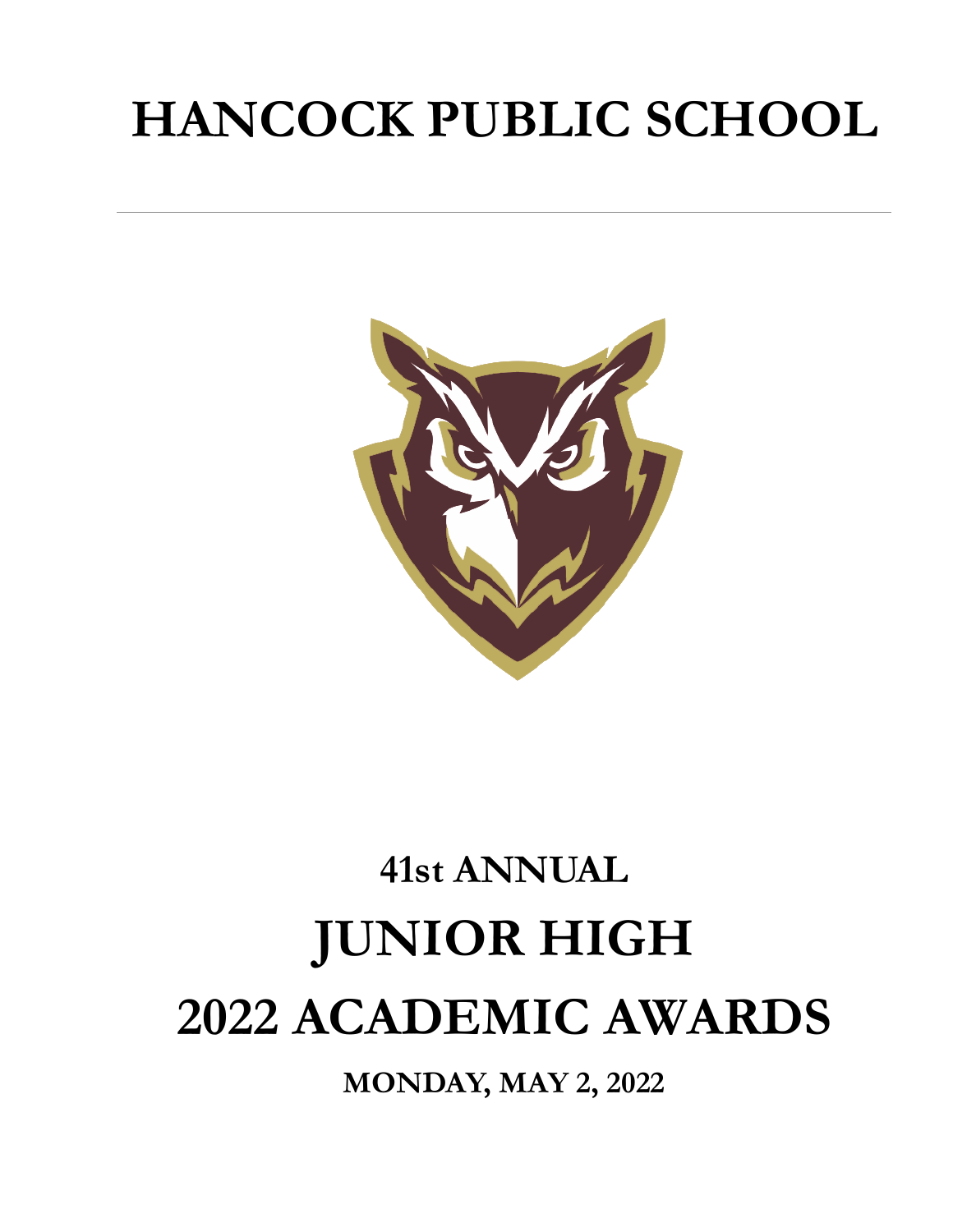## **Awards**

| Introduction to Ag 7 Outstanding Student  |
|-------------------------------------------|
| Wyatt Koehl                               |
| Eli Feuchtenberger                        |
| <b>Exploring Ag 8 Outstanding Student</b> |
| Tabitha Bjerketvedt                       |
| Ambrose Rinkenberger                      |
| Diana Rodriguez                           |
| Tucker Hollerman                          |
|                                           |
| 7th Grade Artistic Achievement Award      |

#### **7th Grade Artistic Achievement Award**

Kaytlynn Kenyon Josie Brandt Alayah Minnick

#### **7th Grade All In Award**

Payton Feucht Eli Feuchtenberger

#### **8th Grade Artistic Achievement Award**

Winston Schaefer Greta Conroy Abby Nuest Lydia Rechtzigel

#### **8th Grade All In Award**

Lily Maus Kendel Evink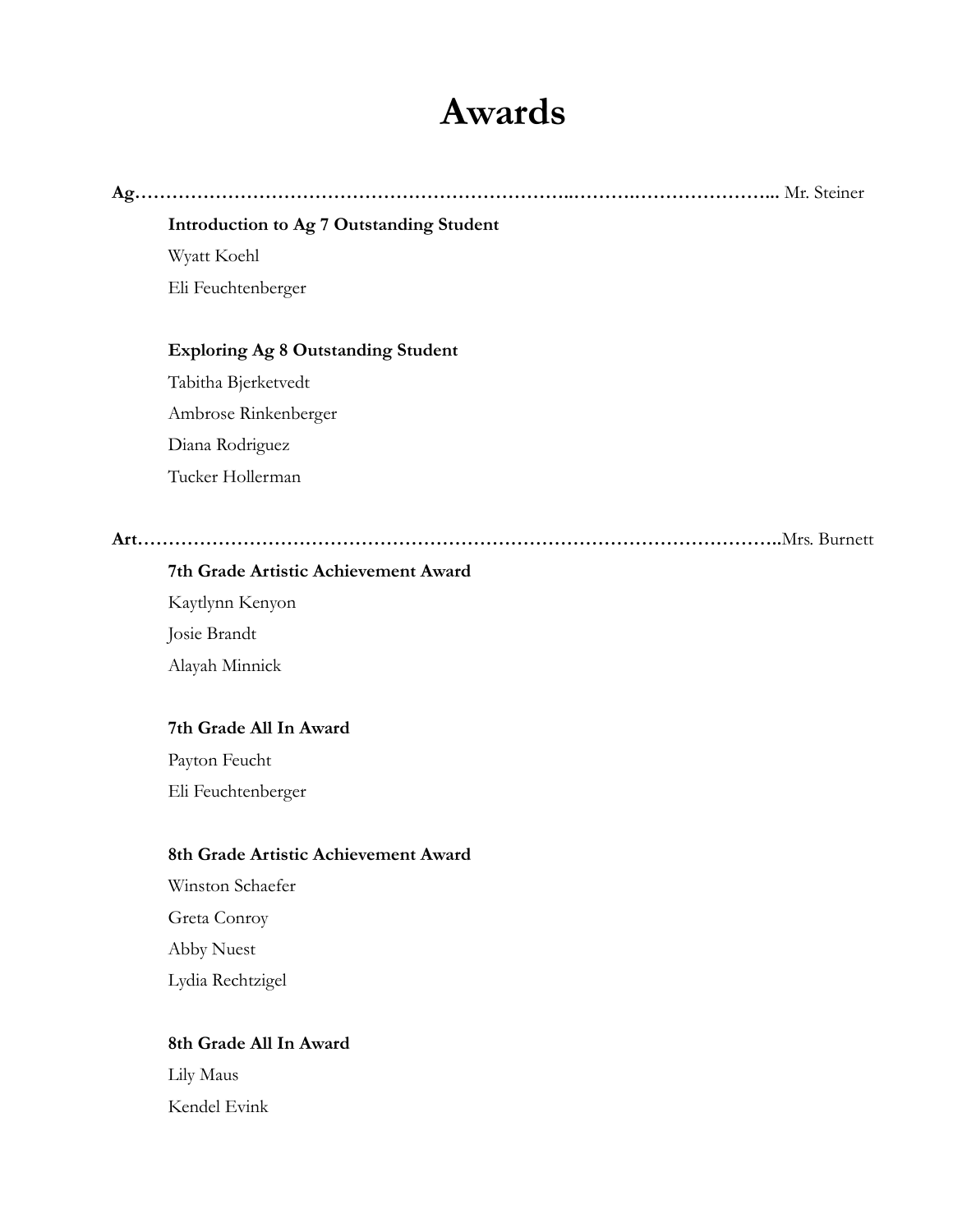#### **Band………………………………………………………….…………….……….…….…**Mr. Peterson

#### **7th Grade Awards:**

Payton Feucht

Haylee Flaten

Aliza Hubbard

Preston Feucht

#### **8th Grade Awards:**

Kendel Evink Brady Luthi Mandy Metzger

|--|--|

#### **7 th Grade Computer Applications Outstanding Achievement Award**

Haylee Flaten

Christopher Thielke

#### **8 th Grade Computer Applications Outstanding Achievement Award**

Kendel Evink Mandy Metzger Owen Kieffer

**Choir………………………………………………………….…………………………...**Mr. Hartmann

#### **Most Improved Singer Award:**

Clayton Joos

#### **The Extra Mile Award:**

Tabitha Bjerketvedt Abigail Nuest Vivian Messner Elise Nohl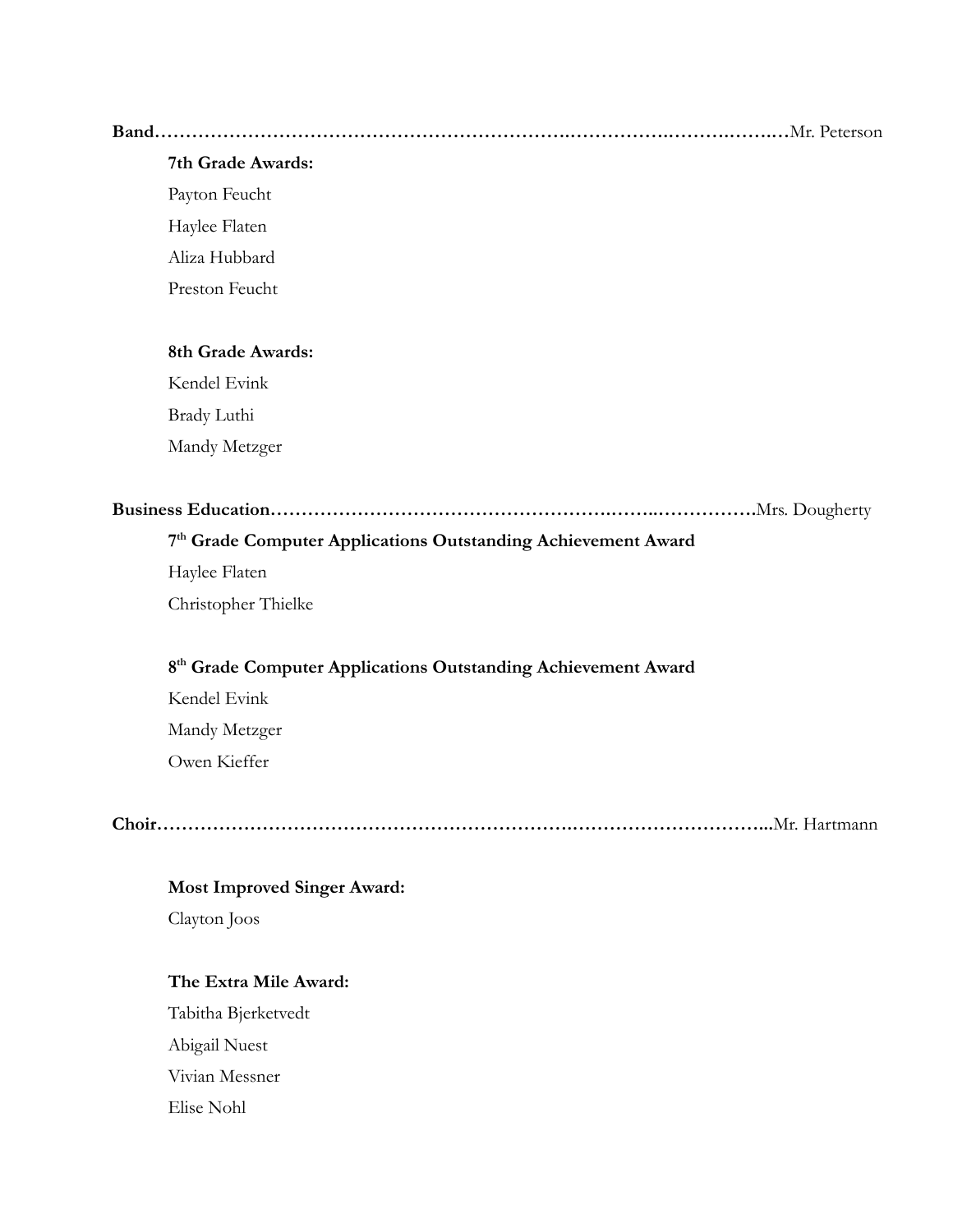### **Fred Waring Director's Award for Chorus: Recognizes talent and enthusiasm of outstanding choral members.**

Elise Nohl

**English………………………….……………………...…………………..…………….**Ms. Schmidt

**Excellent Academic Success and English Classroom Etiquette Award 7th Grade:** Avery Nohl & Karlee Koehl **8th Grade:** Diana Rodriguez

**English Classroom Positive Attitude Award**

**7th Grade:** James Mast & Payton Feucht **8th Grade:** Alyssa Cronen, Kendel Evink

**English Classroom Classmate Award 7th Grade:** Preston Feucht, Faith Naig **8th Grade:** Korah Schroeder & Karina Koehl

**Fall Play…………………………………………………………………...…….**Ms. Schmidt

**Actors:** Greta Conroy, Alyssa Cronen, Mandy Anderson, Abby Nuest, Luca Felix, Oliver Rechtzigel, Lydia Rechtzigel

**One Act Competition Play……………………..…………………………...…….**Ms. Schmidt

**Actors:** Greta Conroy, Alyssa Cronen, Mandy Anderson, Angel Aranda, Oliver Rechtzigel, Lydia Rechtzigel

**Outstanding Performance** as voted on by Morris, KMS, and Chokio-Alberta Directors: Greta Conroy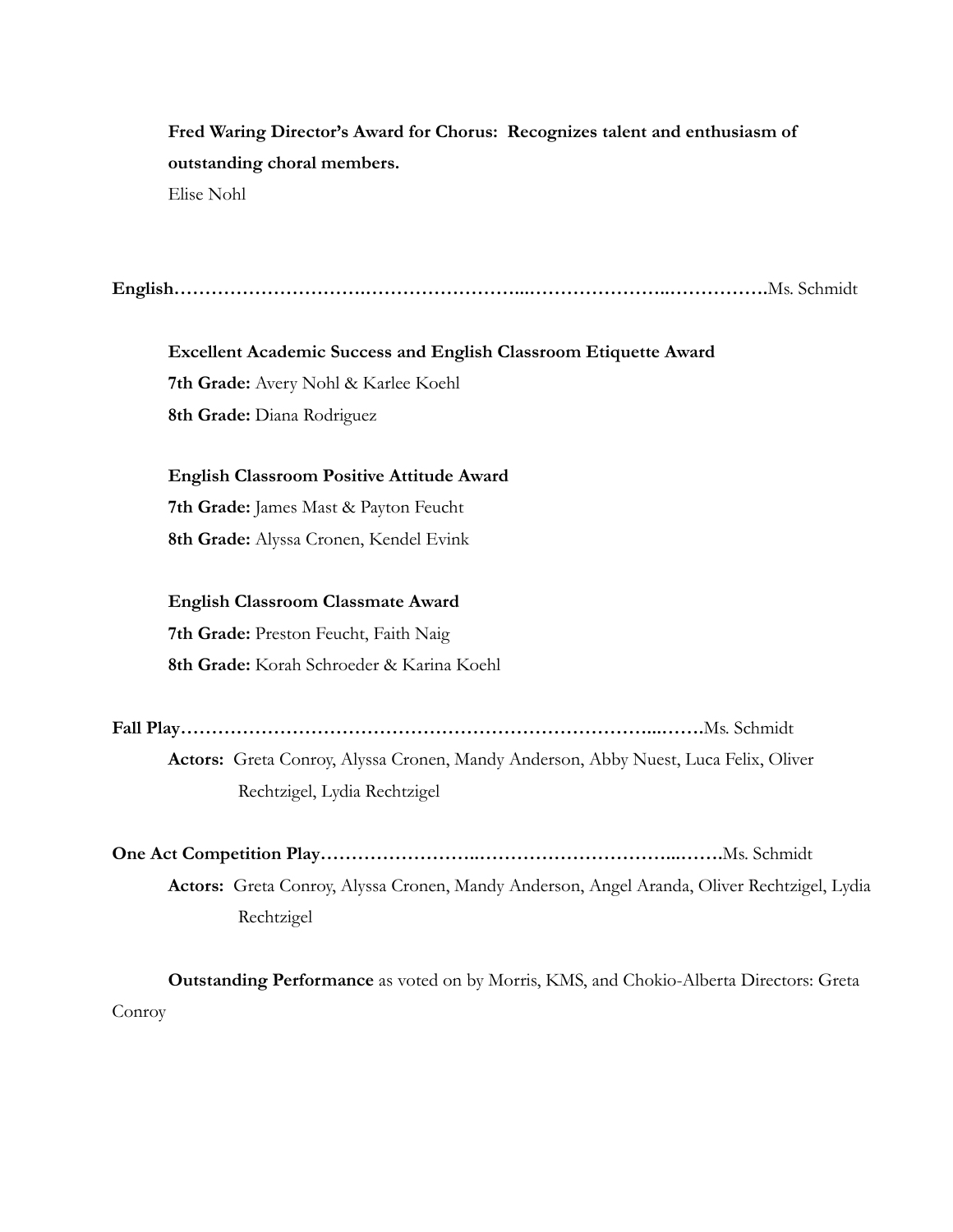#### **Mathematics………………………………………………………………........………….**Mrs. Nuest

#### **Pre-Algebra Student of the Year Award**

Wyatt Koehl

#### **Pre-Algebra Academic Excellence Award**

Kaytlynn Kenyon, Kendra Koehl, Isaac Messner, Avery Nohl

#### **Pre-Algebra Exceptional Effort Award**

Gunnar Curfman, Payton Feucht, Preston Feucht, Samuel Mar del Angel

#### **Algebra I Students of the Year Award**

Abby Nuest, Winston Schaefer

#### **Algebra I Academic Excellence Award**

Gavin Blair, Kaylynn Christianson, Tabitha Bjerketvedt, Adyson Joos, Diana Rodriguez

#### **Algebra I Exceptional Effort Award**

Angela Wulf

#### **Knowledge Bowl Participation Award……………………………………………..…..…..**Mrs. Nuest

Kaylynn Christianson Greta Conroy Nathan Kellenberger Brady Luthi Abby Nuest Lydia Rechtzigel Oliver Rechtzigel Diana Rodriguez Dane Dodds Wyatt Koehl James Mast Cruise Millette Ayden Minnick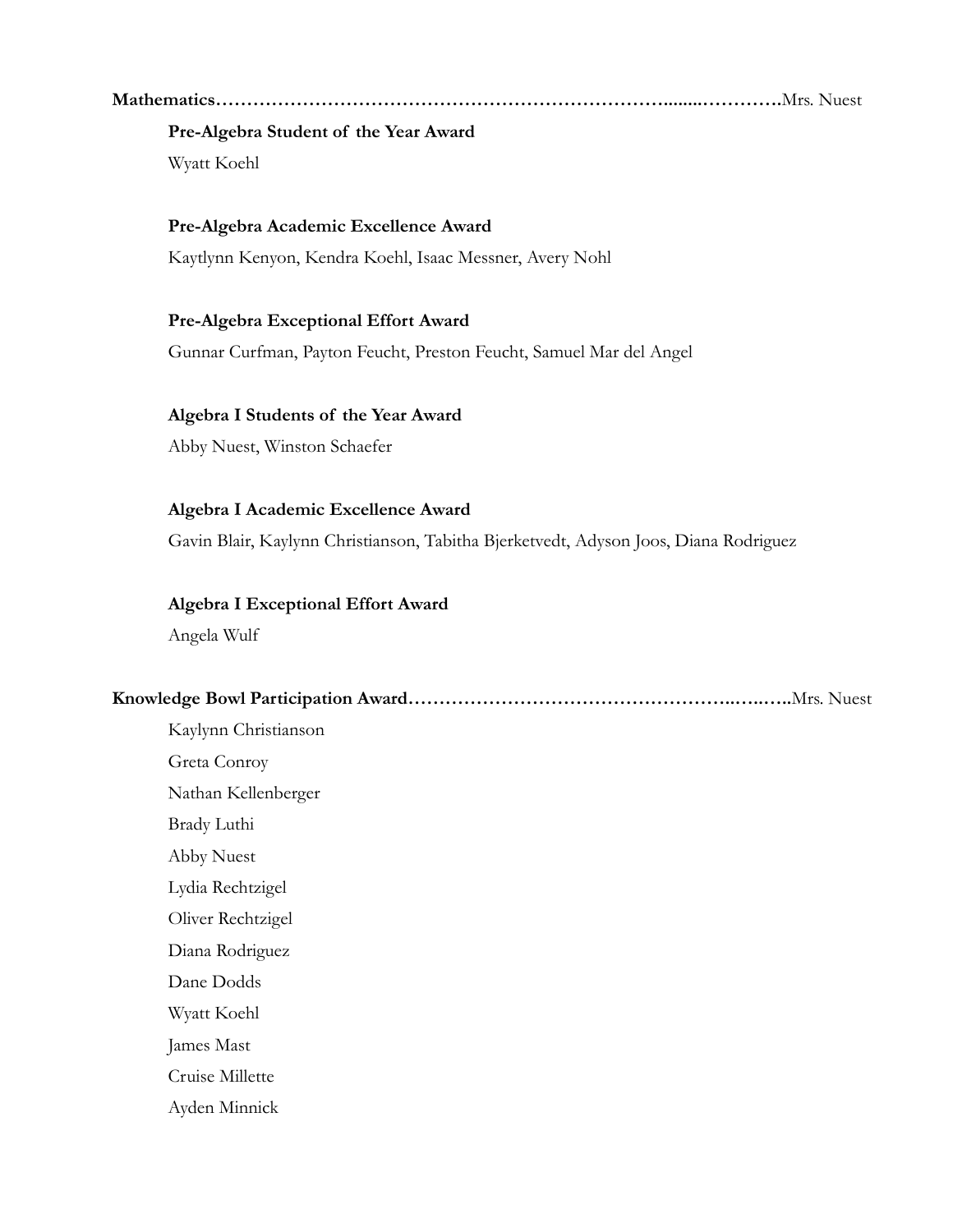|--|--|

#### **7 th Grade P.E. Excellence Award**

Haylee Flaten Isaac Messner

#### **8 th Grade P.E. Excellence Award**

Tabitha Bjerketvedt Winston Schaefer

**Science…………………………………………………………….….…………………..**Mr. Griffith

#### **7th Grade Life Science Excellence Award**

Kaytlynn Kenyon Eli Feuchtenberger Avery Nohl

Wyatt Koehl

#### **8th Grade Earth Science Excellence Award**

Tabitha Bjerketvedt Abigail Nuest Winston Schaefer Kaylynn Christianson *Honorable Mention: Adyson Joos, Ambrose Rinkenberger, & Gavin Blair*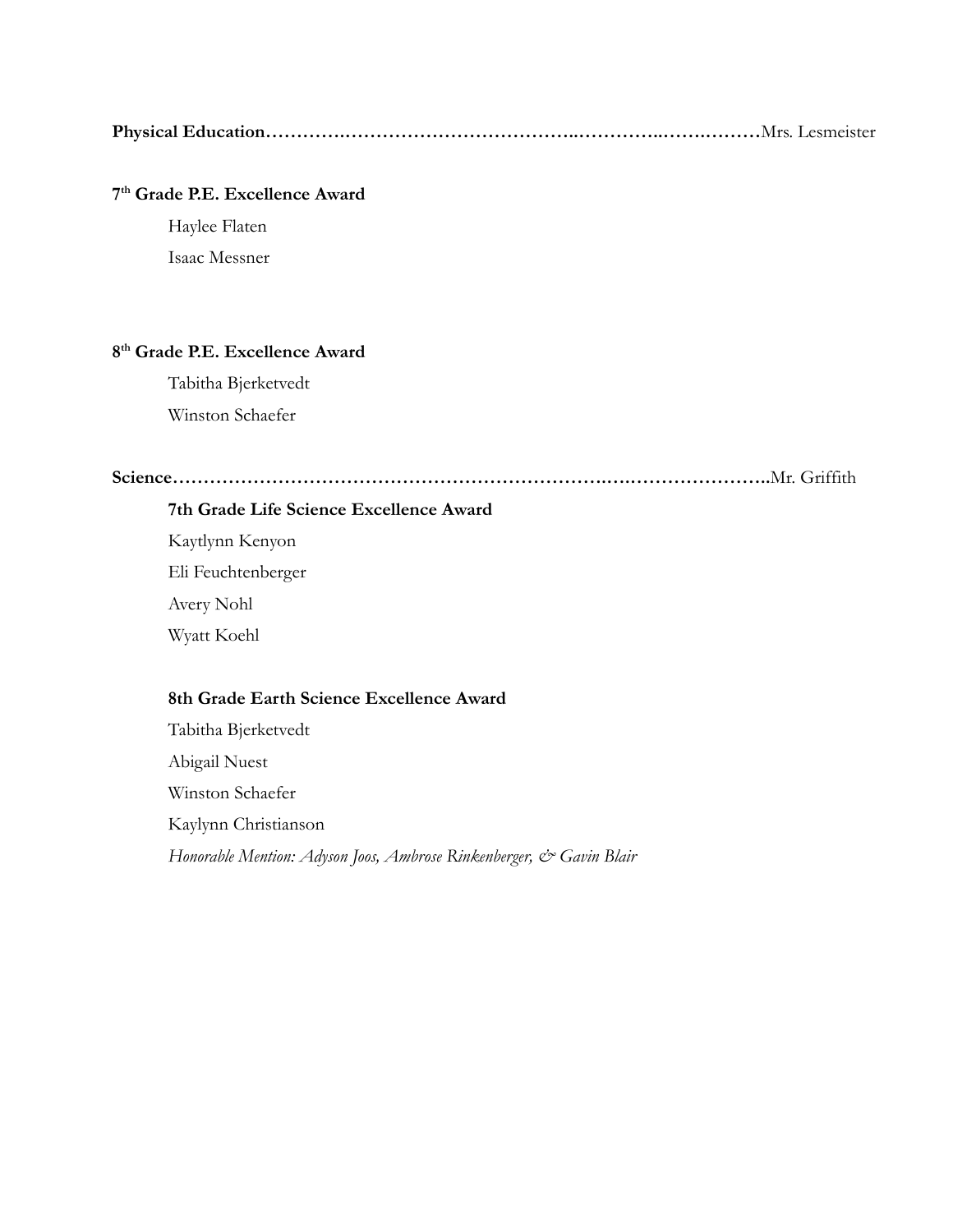**Social Studies…………………….……………………………...…………..**Mr. Snyder and Mr.Cozatt

#### **U.S. History 7 Highest Achievement Award**

Karlee Koehl Eli Feuchtenberger

#### **U.S. History 7 Hardest Worker Award**

Evelyn Serna Vasquez Wyatt Koehl

#### **U.S. History 7 Excellence Award**

Gunnar Curfman Katlynn Kenyon Haylee Flaten Tessie Sproul

#### **U.S. History 8 Highest Achievement Award**

Abby Nuest Ambrose Rinkenberger Winston Schaefer Tabitha Bjerketvedt

#### **U.S. History 8 Excellence Award**

Gavin Blair Karina Koehl Diana Rodriguez

#### **U.S. History 8 Hardest Worker Award**

Adyson Joos Oliver Rechtzigel Elise Nohl Zach Mogler